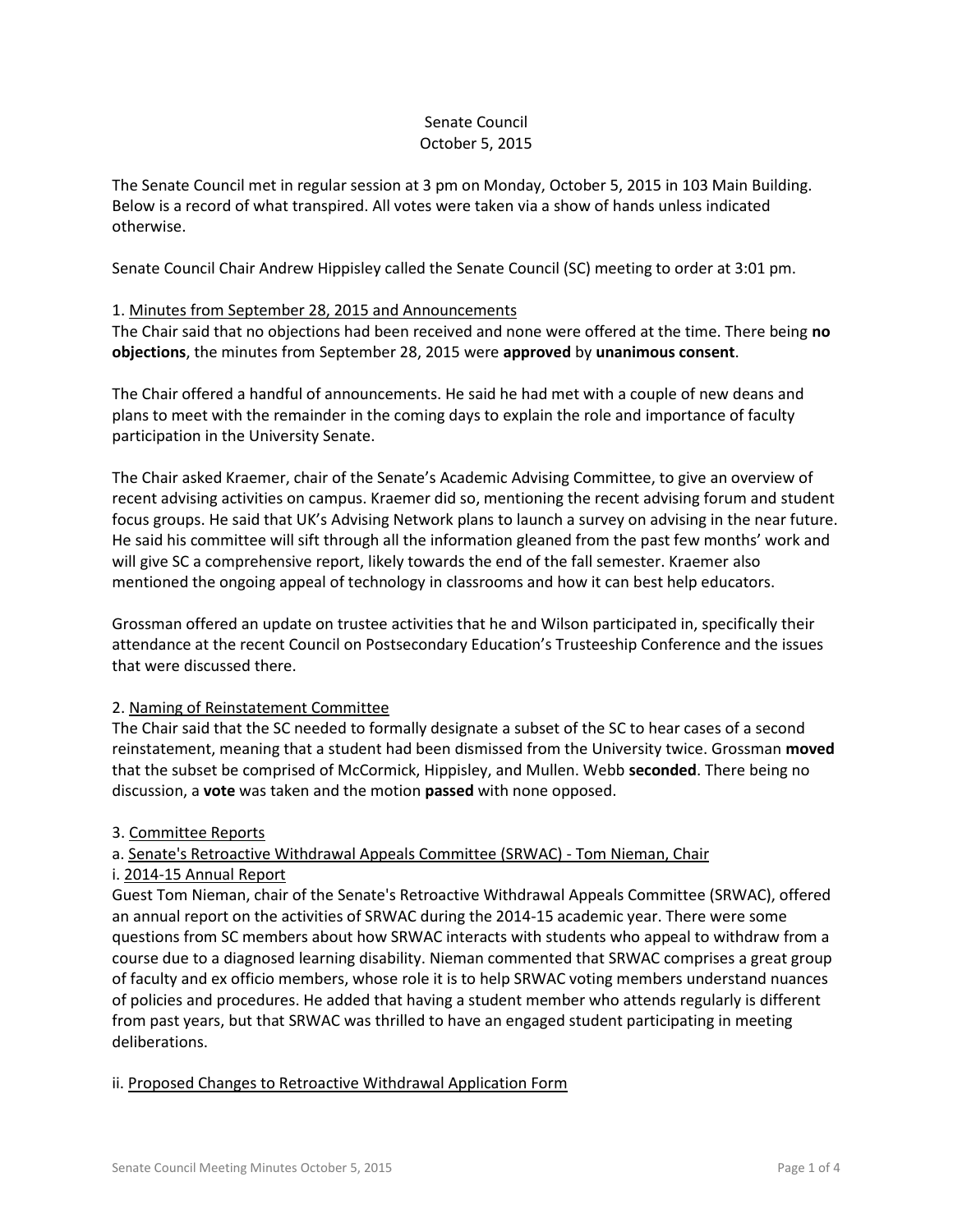Nieman explained that SRWAC had suggested a few changes to the forms that a student fills out when applying for a retroactive withdrawal. The Chair noted that the recommendation for the modifications to the forms came from committee, so no **second** was needed. A **vote** was taken and the motion **passed** with none opposed.

b. Senate's Admissions and Academic Standards Committee (SAASC) - Scott Yost, Chair i. Proposed Changes to *Senate Rules 5.1.2.3* & *5.3.3.3* (Numeric Grading in College of Medicine) Guest Scott Yost explained the proposed changes to *Senate Rules 5.1.2.3* and *5.3.3.3*, which were made necessary due to the change in the College of Medicine to move to numeric grading. The Chair noted that the **motion** from SAASC was that the SC approve the proposed changes to *Senate Rules 5.1.2.3* and *5.3.3.3*. Because the motion came from committee, no **second** was required.

There was discussion about the inclusion of a "P" grade if a student passes a pass/fail course, but that the proposal did not include an "F" grade if a student failed a pass/fail course. Guest Todd Cheever, associate dean for medical education in the College of Medicine, opined that the section with an F grade should have been retained and said he would edit the proposal to include that grade. Brown offered an editorial correction to change "this accomplishment" to "these accomplishments" and Cheever accepted that change. When there was no further discussion, a **vote** was taken and the motion **passed** with none opposed.

4. Identification of Faculty Nominees for Various Committees

a. Periodic Program Reviews (Colleges of Engineering, Medicine, Business and Economics, Law, Dentistry, Health Sciences and Libraries)

SC members deliberated on the list of faculty nominees to serve on periodic program review committees for a variety of colleges. When a sufficient number of names had been discussed, Webb **moved** to approve the names to send forward and Mazur **seconded**. A **vote** was taken and the motion **passed** with none opposed.

b. Sexual Assault Misconduct Hearing Panel and Appeals Panel

The Chair referred SC members to the list of possible faculty nominees for panels for Sexual Assault Misconduct Hearings and Appeals. Brown **moved** to approve the names and Webb **seconded**. There was no discussion. A **vote** was taken and the motion **passed** with none opposed.

# c. University Honors Program Committee Composition

Guest Ben Withers, associate provost for undergraduate education, gave SC members a brief description of the history of the University Honors Program. Withers added that if Honors was to expand significantly in the coming months, it would makes sense to use the existing set of language in the *Senate Rules* regarding faculty of record for Honors as the basis for future discussions. In response to a questions, Withers said the faculty of record meet monthly during the academic year.

Withers explained how the current membership on the Honors faculty of record came to be. The original members were suggested by Withers in 2012 and SC agreed to appoint them. There are seven members who were appointed in 2012 and will serve another three-year term, if SC does not object; Withers noted that all seven were willing to continue. A year or so ago, two of the original members rotated off, due other commitments or no longer working at UK. Withers worked with the past SC chair to have SC approve two members, who are currently willing to continue serving; those two members have a term end date of 2016. Withers said that one current member was ready to leave, so Withers said there was one vacancy that needed to be filled. Withers suggested a lecturer (AS/Chemistry) who teaches a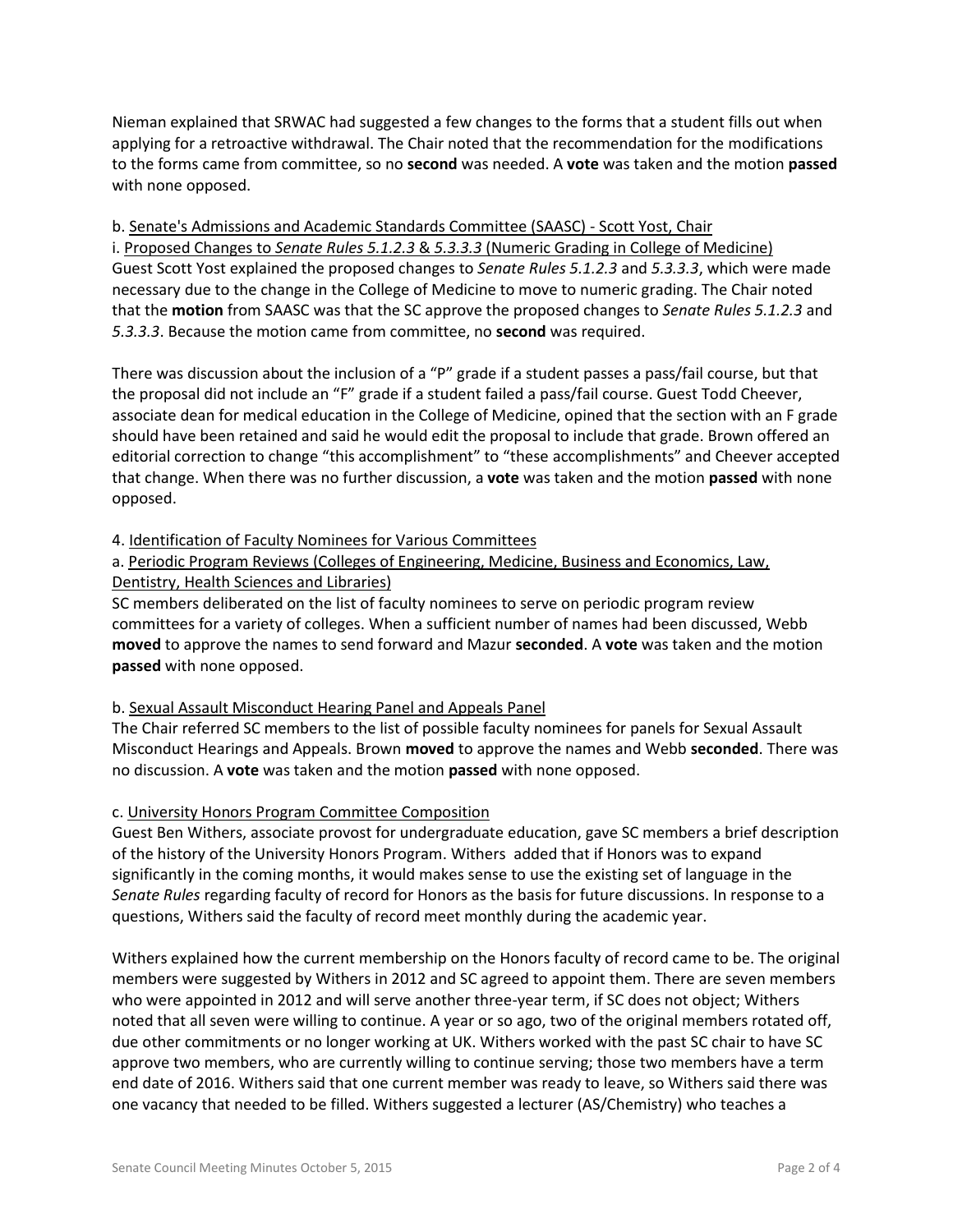chemistry Honors course and has been extremely involved in the Honors Program, including coming to campus in the summer for the Honors students' orientation.

Bailey **moved** to approve the Chemistry lecturer as the newest member of the Honors Program faculty of record and Mazur **seconded**. There was some discussion. The Chair confirmed that those remaining on the faculty of record would be serving their second consecutive term and would not be able to be reappointed a second time. There was some discussion about staggering the term end dates – currently the seven original members will have to roll off three years from now, which might not be the best scenario. Withers noted that if discussions proceeded regarding a greatly expanded Honors Program with a new organizational structure, the membership and its end dates could be discussed as a part of that issue, perhaps within the next six months or so.

There were some additional questions about people on the faculty of record who were not appointed by SC. Withers explained that he originally asked those two to join in an informal way, as they have close working relationships with the Honors programs. One of the faculty works with Scholars in Engineering and Management (SEAM) and the other faculty member works with Honors through Social Entrepreneurship Scholars. Withers explained that the faculty of record for the Honors Program had granted voting rights to those two faculty, so they are now voting members, although they were not originally appointed.

There being no additional discussion, a **vote** was taken and the motion **passed** with none opposed.

#### 5. Senate Forms

The Chair explained that all the forms on the day's agenda had been sent to the chairs of the Undergraduate Council and Graduate Council, as well as to the chair of the Senate's Academic Programs Committee (SAPC). He said that some of the forms had been presented to SC before but had been tweaked slightly to address two SC concerns that had repeatedly been a concern in the past: it was not clear if faculty of a department know about their courses being "borrowed" by another program; and it has not always been clear if a contact person had sufficiently engaged his/her entire department in a proposed new offering, or a significant change to an existing program. All forms have an explicit requirement for documentation of faculty oversight and input. After brief discussion, it was clarified that proposals will need to include some documentation of a vote in a departmental meeting, either through a set of meeting minutes or through an email from the department chair outlining the votes that occurred regarding a proposal. Brown asked if in-person meetings were necessary and it was generally agreed that a chair could both pose a question and hold a vote via email, so long as any vote follows the rules of the department.

There were a variety of questions and comments from SC members about the forms. Withers also participated in the discussion. It was made clear that contact persons will not need to submit proposals on the new forms if a proposal was already working its way through the approval system. Contact persons using old forms must be prepared for reviewing bodies to ask about aspects that are newly mentioned on the new forms, but there will be no specific requirement that existing proposals will have to be resubmitted on the new forms.

- a. New Undergraduate Certificate
- b. New Graduate Certificate
- c. Change Certificate
- d. New University Scholars Program